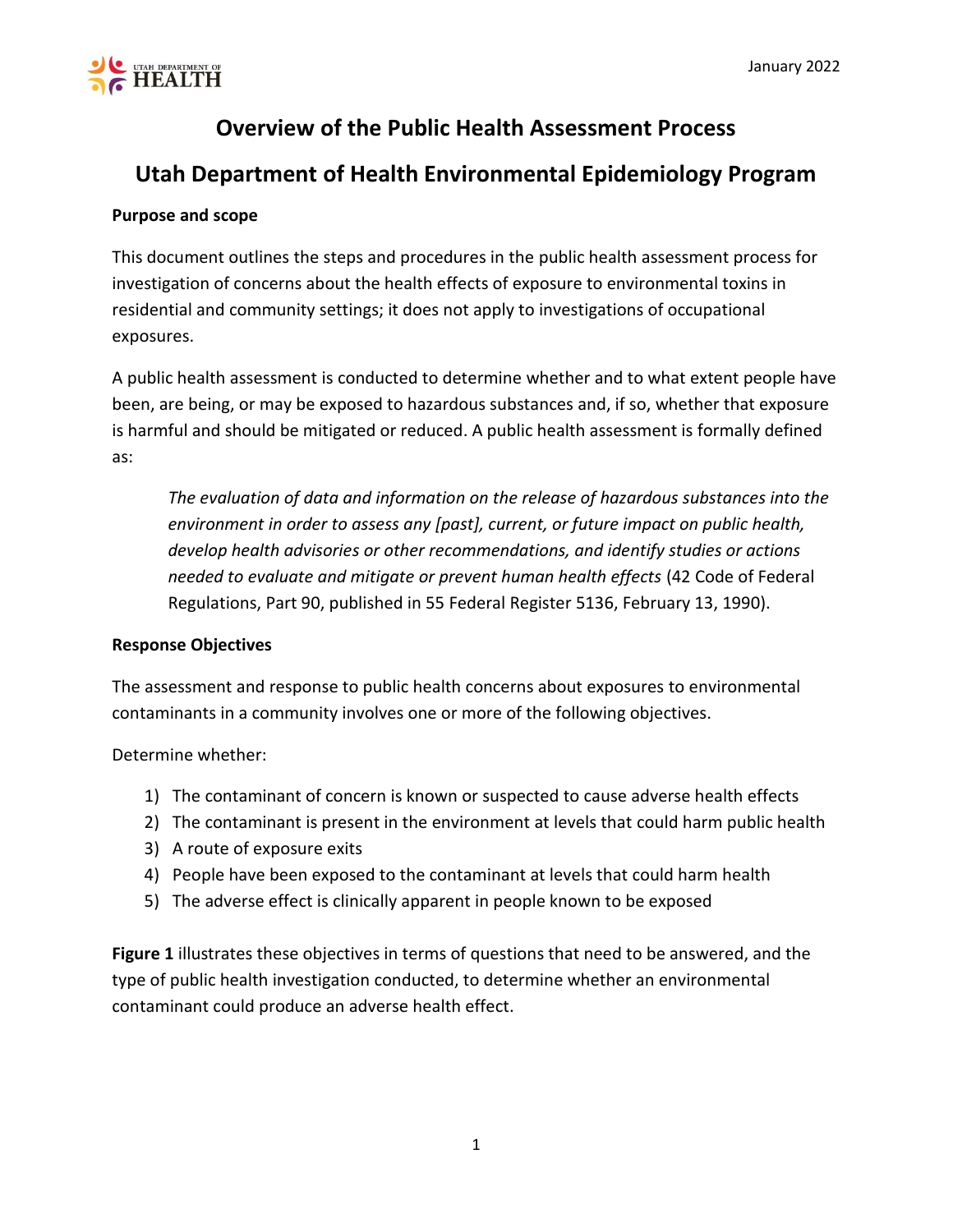# **EALTH**

 $\overline{\phantom{a}}$ 



**Figure 1.** Questions that need to be answered and the type of investigation needed to determine whether an environmental agent could result in adverse health effects. $1$ 

#### **Environmental Epidemiology Program Health Assessment Process**

This section describes when and how the Environmental Epidemiology Program (EEP) conducts a public health assessment. Utah maintains a [cooperative agreement](http://www.atsdr.cdc.gov/states/background.html) with the [Agency for Toxic](http://www.atsdr.cdc.gov/)  [Substances and Disease Registry \(ATSDR\)](http://www.atsdr.cdc.gov/), a federal public health agency. Through ATSDR's Partnership to Promote Localized Efforts to Reduce Environmental Exposure, known as APPLETREE, the Environmental Epidemiology Program receives federal funding to provide health-based risk assessments and public health education following ATSDR's guidance documents and procedures.

Two situations can trigger a public health assessment:

- EEP receives a petition from concerned citizens to evaluate a site or release.
- EEP receives a request from a state agency, local health department, local municipality, or tribe.

The public health assessment process involves multiple steps, but consists of two primary technical components—the *exposure evaluation* and the *health effects evaluation*. These two components lead to conclusions and recommendations and identification of specific and

<sup>&</sup>lt;sup>1</sup> Adapted from Thacker SB, Stroup DF, Parrish RG, and Anderson HA. Surveillance in environmental public health; Issues, Systems and Sources.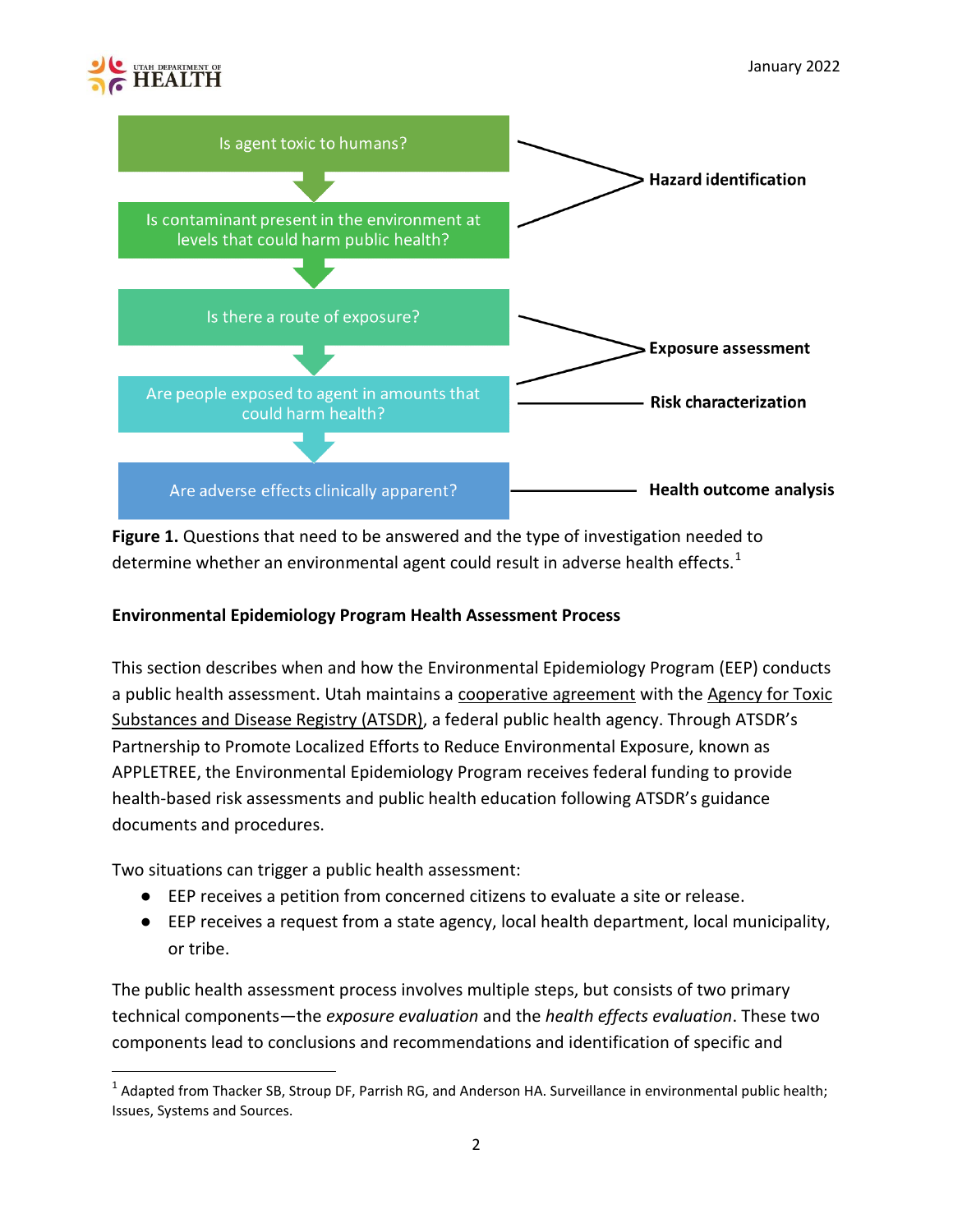

appropriate public health actions to prevent harmful exposures. **Figure 2** outlines the specific steps in the public health assessment process used by EEP as part of the states' cooperative agreement with ATSDR.

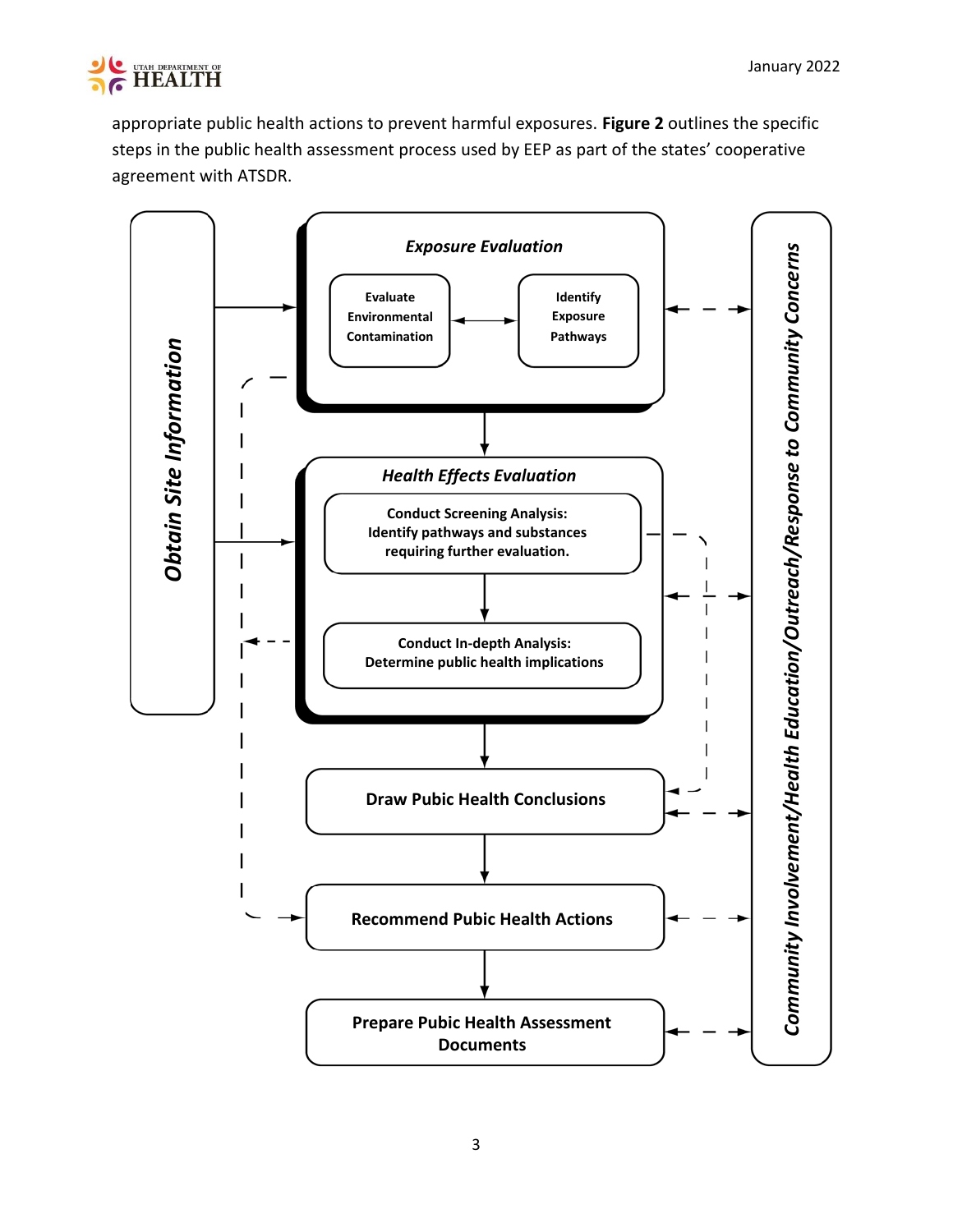

**Figure 2.** Overview of the public health assessment process from ATDR's Public Health Assessment Guidance Manual (January 2005).

#### **Partnerships**

EEP's overall process requires close coordination and communication with federal, state, and local agencies including the U.S. Environmental Protection Agency (EPA), ATSDR, Utah Department of Environmental Quality (UDEQ), and local health departments (LHDs). EEP relies on partner agencies, including EPA and UDEQ, to collect and provide environmental sampling data. EEP then evaluates and interprets the results of environmental sampling provided by UDEQ or EPA. EEP also advises partner agencies on sampling plans to ensure data are collected from the right locations and the right environmental media (air, water, soil, ect.), and that samples are tested for the relevant contaminants of concern for public health evaluation. **Table 1** provides information on the activities, roles, and responsibilities of EEP and partner agencies as they relate to response objectives.

| Table 1. Activities, roles and responsibilities. |                                                                                                                                                                                                                              |  |
|--------------------------------------------------|------------------------------------------------------------------------------------------------------------------------------------------------------------------------------------------------------------------------------|--|
| <b>Activities</b>                                | <b>Responsible Party</b>                                                                                                                                                                                                     |  |
| Review research literature                       | <b>UDOH EEP</b>                                                                                                                                                                                                              |  |
| Consult with appropriate subject matter          |                                                                                                                                                                                                                              |  |
| experts (i.e., ATSDR, EPA, RACC)                 |                                                                                                                                                                                                                              |  |
|                                                  |                                                                                                                                                                                                                              |  |
|                                                  | <b>UDEQ</b>                                                                                                                                                                                                                  |  |
|                                                  | <b>US EPA</b>                                                                                                                                                                                                                |  |
| Comparison of environmental data to              | <b>UDOH EEP</b>                                                                                                                                                                                                              |  |
|                                                  |                                                                                                                                                                                                                              |  |
| Identify types of exposure(s): dermal,           | <b>UDOH EEP</b>                                                                                                                                                                                                              |  |
| ingestion, inhalation                            |                                                                                                                                                                                                                              |  |
|                                                  |                                                                                                                                                                                                                              |  |
| Identify completed, potential, and               |                                                                                                                                                                                                                              |  |
| eliminated exposure pathways                     |                                                                                                                                                                                                                              |  |
| Determine exposure scenario (duration            | <b>UDOH EEP</b>                                                                                                                                                                                                              |  |
| of exposures)                                    | <b>UPHL</b>                                                                                                                                                                                                                  |  |
|                                                  |                                                                                                                                                                                                                              |  |
|                                                  |                                                                                                                                                                                                                              |  |
| communities*                                     |                                                                                                                                                                                                                              |  |
|                                                  | <b>UDOH EEP</b>                                                                                                                                                                                                              |  |
|                                                  | epidemiologists                                                                                                                                                                                                              |  |
|                                                  |                                                                                                                                                                                                                              |  |
|                                                  | <b>Environmental sampling</b><br>health-based screening levels<br>Analyze measurements of contaminants<br>in blood or urine in exposed<br>Analysis of health outcome data (e.g.,<br>cancer, birth anomalies)<br>Case finding |  |